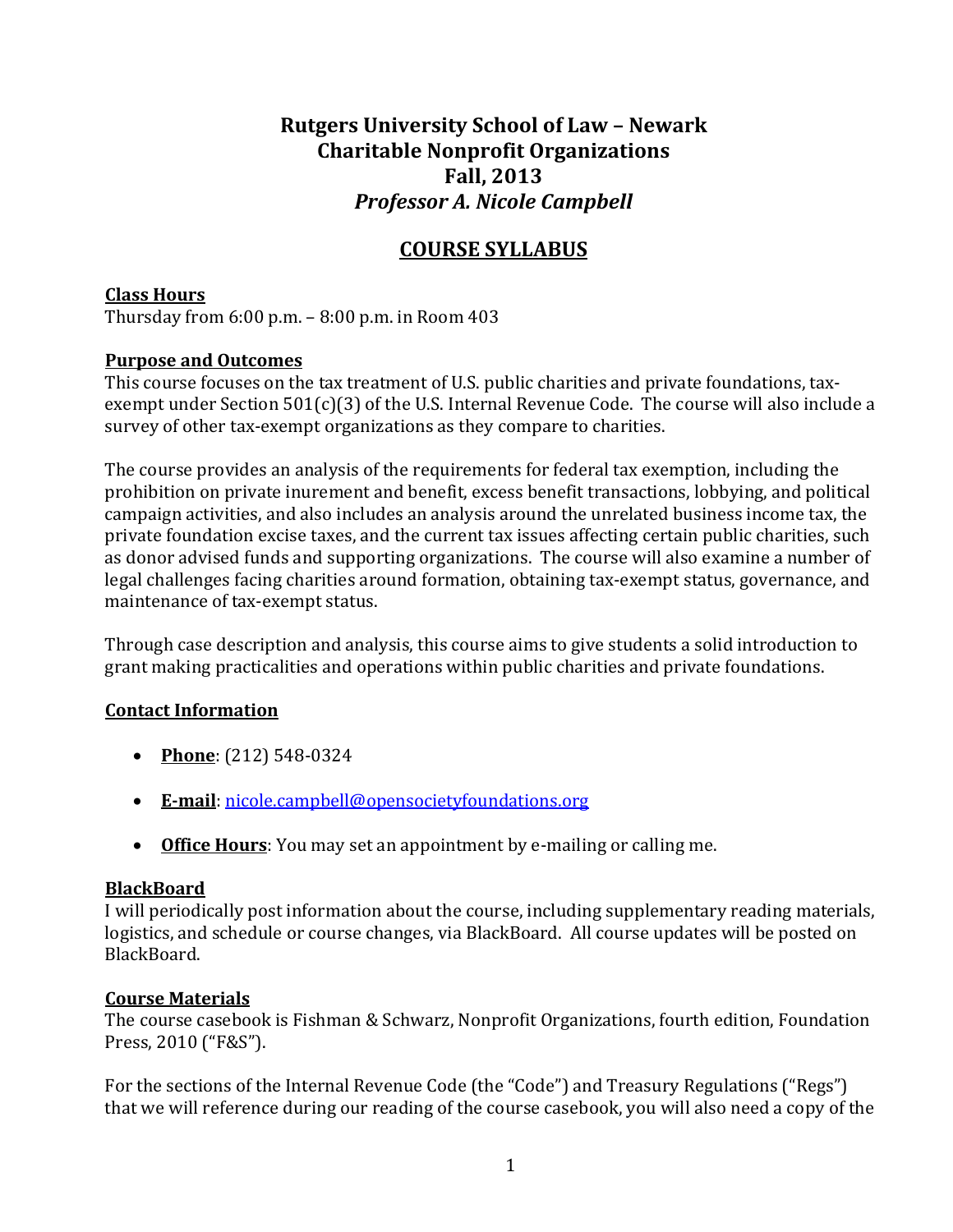2010 edition of Fishman & Schwartz, Nonprofit Organizations Statutes, Regulations and Forms (the "Supplement") **or** a copy of the Code and Regs themselves.

The Code and Regs are an important and integral part of the course materials and you must have copies of the various sections of the Code and the Regs to aid our class discussions (either by purchasing the Supplement or the Code and the Regs themselves).

I will periodically assign websites of charities and other nonprofit organizations and supplementary reading on current issues affecting charitable organizations. These materials will be posted regularly on BlackBoard.

#### **Co‐Counsel, Grading System, Exam**

Because this course aims to provide you with real-world approach to being in-house counsel to a charitable organization, I want you to understand how counsel to these organizations work - in a cooperative, team setting. Therefore, I am organizing the class into co-counsel teams; you should form into groups of two. Please let me know by or before our second class on Thursday, September 5, 2013, who your co-counsel will be.

You and your co-counsel will be responsible for leading one half of a class discussion. If you have a preference for leading the discussion for any of the assignment topics, please let me know by our second class. Otherwise, I will assign a class discussion to you and your co-counsel by our third class, to lead discussions beginning from the fourth class onward. This discussion will count for 30 percent of your grade.

Meaningful class participation is very important in this course and accounts for 10 percent of your grade.

Your final exam, which accounts for 60 percent of your grade, will be in two parts – a verbal component and a written component. The verbal component will be based on a real world fact pattern addressing operational, tax, and structuring issues of a charitable organization. The written component will build on this verbal component and will be in the form of a Memorandum to your client. I will provide additional details on both components of the final exam later in the semester. 

Anyone who prepares for class, attends regularly, participates fully, and studies the material should be able to perform well in this course.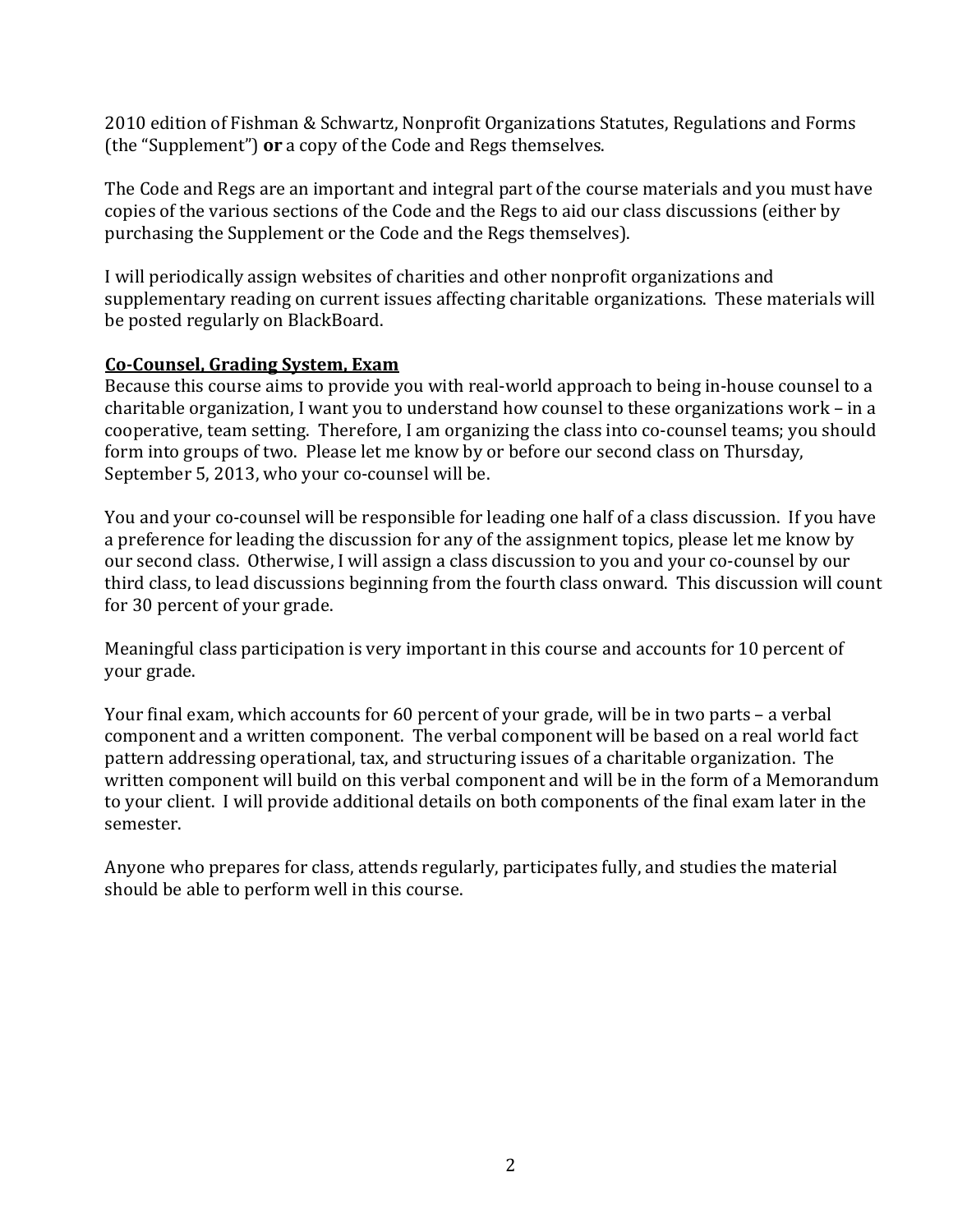# **Assignments**

The reading assignments below are intended to cover our entire course. The assignments may vary based on how the course progresses, and I will let you know via BlackBoard what adjustments, if any, should be made to our assignment schedule. As I mentioned under "Course Materials" above, I will likely also add additional reading materials for various assignments. This course is designed to give you real insight into being in-house counsel to a charitable organization and will thus include the most current materials that emerge on a particular topic in an assignment.

Material that I note you should *skim* means that you only need to look at and be generally familiar with that material, but do not have to read it closely.

# **Class No. 1: Introduction to the Course and the Nonprofit Sector**

- $\bullet$  Personal introductions
- Introduction and goals of the course
- Landscape of and issues within the nonprofit sector
- Sources of funding of the charitable sector
- **Read**:
	- o F&S: pp. 2‐14; 30‐36
	- o Code: Sections 170(a)(1); 170(b); 170(c); 501(a); 501(c)(1)‐(27) (*Skim 501(c)(11)‐ (27)*); 508(a)‐(c)

# **Class No. 2: Organization under State Law and Dissolution and Distribution of Assets**

- Choice of legal form
- Dissolution requirements
- Doctrine of cy pres
- Doctrine of deviation
- **Read**:
	- o F&S: pp. 48‐58; 63‐65; 67‐69; 85‐91; 96‐102; 105‐111
	- o N.Y. Not‐for‐Profit Corporation Law: Sections 201, 202, and 204; *Skim 401 and 402*

# **Class No. 3: Qualification for Tax Exemption – Charitable Requirement**

- Federal tax treatment of charities
- Charitable purposes
- Affirmative requirements for charitable tax exemption
- Rationale for charitable tax exemptions
- **Read**:
	- o F&S: pp. 41‐44; 72‐81 (*Skim*); 297‐299; 315‐323; 369‐389
	- $\circ$  Code: Section 501(c)(3)
	- o Regs: Sections  $1.501(c)(3) 1(a)$ , (b), and (c);  $1.501(c)(3) 1(d)(1)$ , (2), including the examples.

# **Class No. 4: Qualification for Tax Exemption – Inurement, Private Benefit, and Intermediate Sanctions**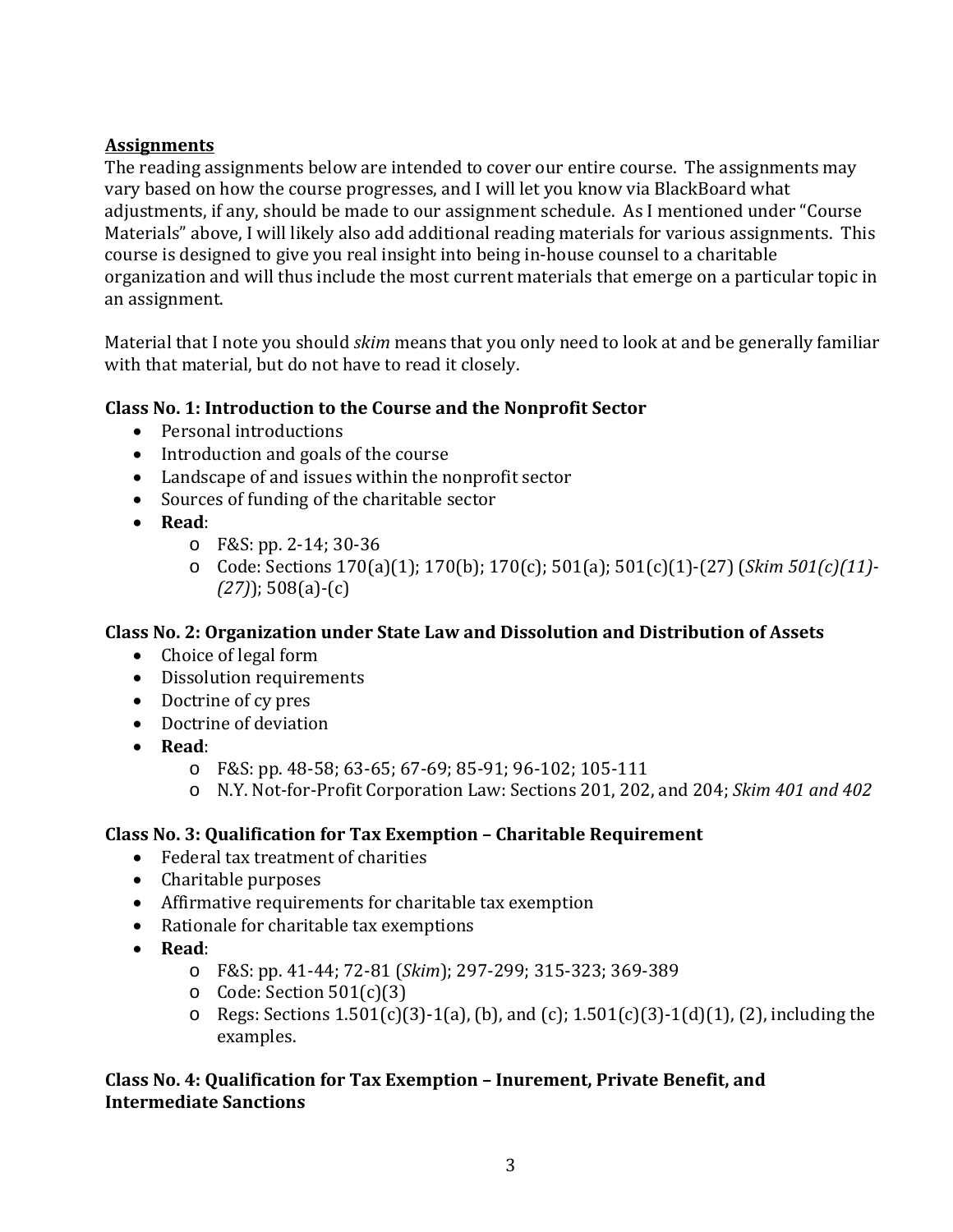- $\bullet$  Rationale for tax exemption
- Inurement of private gain
- Private benefit
- Intermediate Sanctions on excess benefit transactions
- **Read**:
	- o F&S: pp. 302‐311; 445‐452; 454‐456; 458‐460; 461‐471
	- o Code: Section 4958
	- o Regs: Sections 1.501(c)(3)‐1(c)(2); 53.4958‐1 through 8; 1.501(c)(3)‐1(f) *(Skim the examples)*

#### **Class No. 5: Commercial Activities and Unrelated Business income**

- Commerciality doctrine
- Commensurate-in-scope doctrine
- Nature of an unrelated trade or business
- $\bullet$  Exclusions from unrelated business taxable income
- Unrelated debt-financed income
- Ioint ventures
- **Read**:
	- $\circ$  F&S: 567-568; 570-577; 584-585; 586-589; 591-595; 603-605; 627-631; 635-640; 651‐653; 667‐673
	- o Code: Sections 502; 511(a); 512(a); *Skim 512(b)*; 513(a), (h), (i); 514(a)
	- o Regs: Sections  $1.501(c)(3)-1(c)(1)$  and (e);  $1.512(a)-1(a)$  and (b);  $1.513-1(a)-(c)$ ;  $1.513-4(a)-(c)$

#### **Class No. 6: Types of Public Charities**

- Public support test
- Hospitals and health care organizations
- Public interest law firms
- Community development and low-income housing
- Disaster relief
- Educational organizations
- **Read**:
	- o F&S: pp. 323‐326; 339‐342; 344‐346; 362‐364; 398‐411; 742‐749
	- $\circ$  Code: Sections 509(a)(1), (2)
	- o Regs: Sections  $170(b)(1)(A)$ ;  $1.501(c)(3)-1(d)(3)$
	- o Website: http://www.irs.gov/pub/irs-pdf/f1023.pdf

#### **Class No. 7: Types of Public Charities**

- Religious organizations
- $\bullet$  Other charitable purposes
- Donor advised funds
- Supporting organizations
- Community foundations
- **Read:**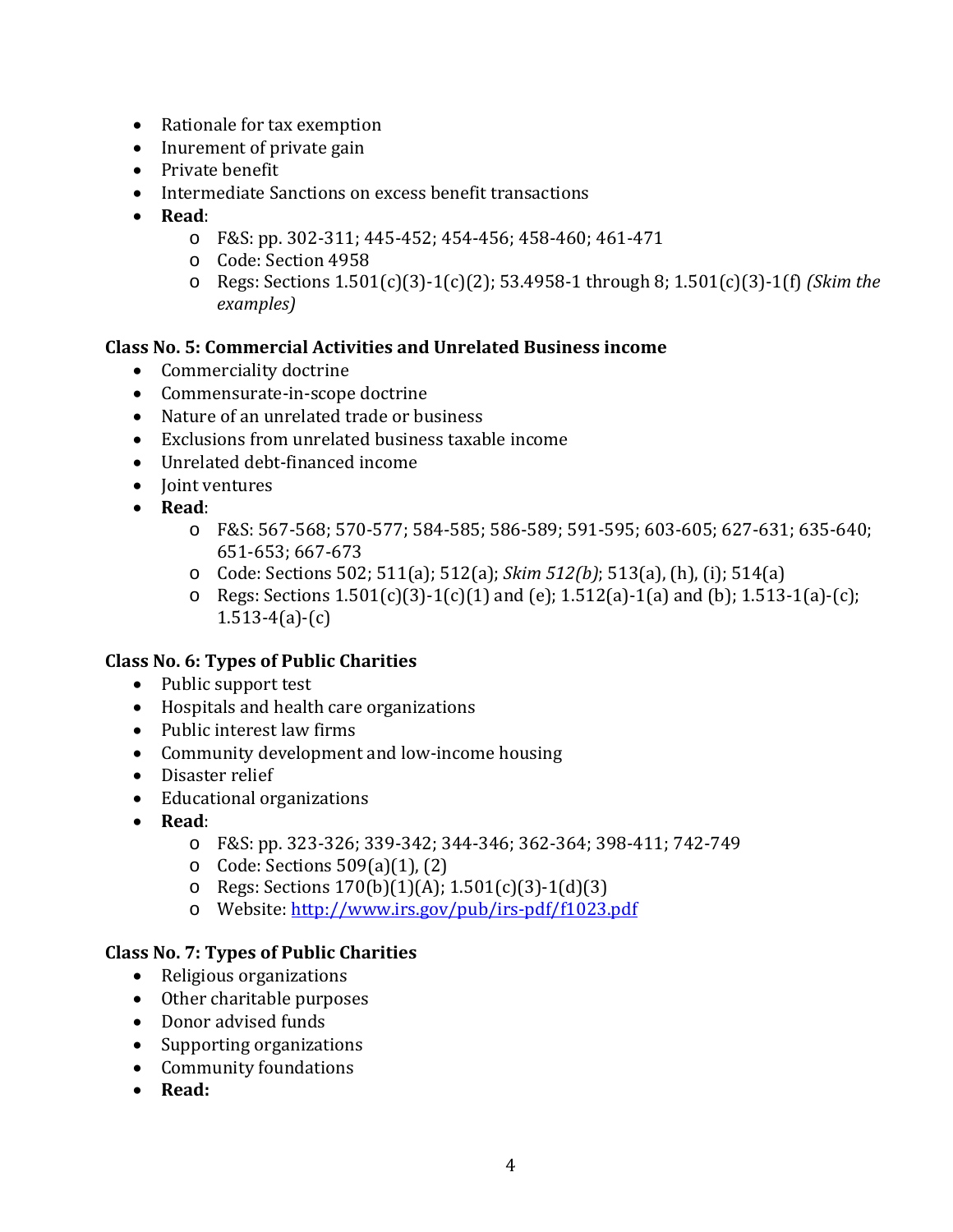- o F&S: pp.; 415‐416; 431‐432; 715‐719; 726‐727; 730‐736; 751‐757
- $\circ$  Code: Section 509(a)(3)

# **Class No. 8: Private Foundations – Overview**

- Structure of private foundations
- Private operating foundations
- $\bullet$  Excise taxes
- **Read**:
	- o F&S: pp. 703‐715; 721‐722; 727‐730; 763‐765; 769‐773; 794‐795
	- o Code: Sections 509(a); 4942(j)(3); *Skim 4940 through 4944*; 4946

#### **Class No. 9: Private Foundations – Taxable Expenditures**

- $\bullet$  Expenditure responsibility
- Equivalency determination
- $\bullet$  Grants to individuals
- **Read**:
	- o F&S: pp. 795‐803
	- o Code: Section 4945

# **Class No. 10: Lobbying and Political Campaign Activities**

- Public charities
- Private foundations
- Constitutional issues
- No substantial part test
- $\bullet$  501(h) expenditure test election
- Political campaign limitations
- **Read**:
	- o F&S: pp. 474‐478; 488‐489; 497‐502; 505‐506; 508‐520; 526‐531
	- o Code: Sections  $170(f)(6)$ ;  $501(c)(3)$ ;  $501(h)$ ;  $4911(a)$ ;  $4912$ ;  $4955$

# **Class No. 11: Noncharitable/Other organizations**

- Social enterprise organizations
- $501(c)(4)$  alternative
- Section 527 political organizations
- Trade associations and other business leagues
- Social clubs and fraternal organizations
- $\bullet$  L3C's
- **Read**:
	- o F&S: pp. 28‐30; 532‐539; 900‐903; 904‐907; 916‐917; 931‐932; 949
	- o Code: Sections  $501(c)(4)$ ;  $501(c)(6)$  through  $(c)(8)$ ;  $501(c)(10)$ ; 527
	- o Website: http://nonprofitlaw.proskauer.com/2009/11/10/the-possibilities-ofthe‐l3c/

# **Class No. 12: Nonprofit Operation and Governance**